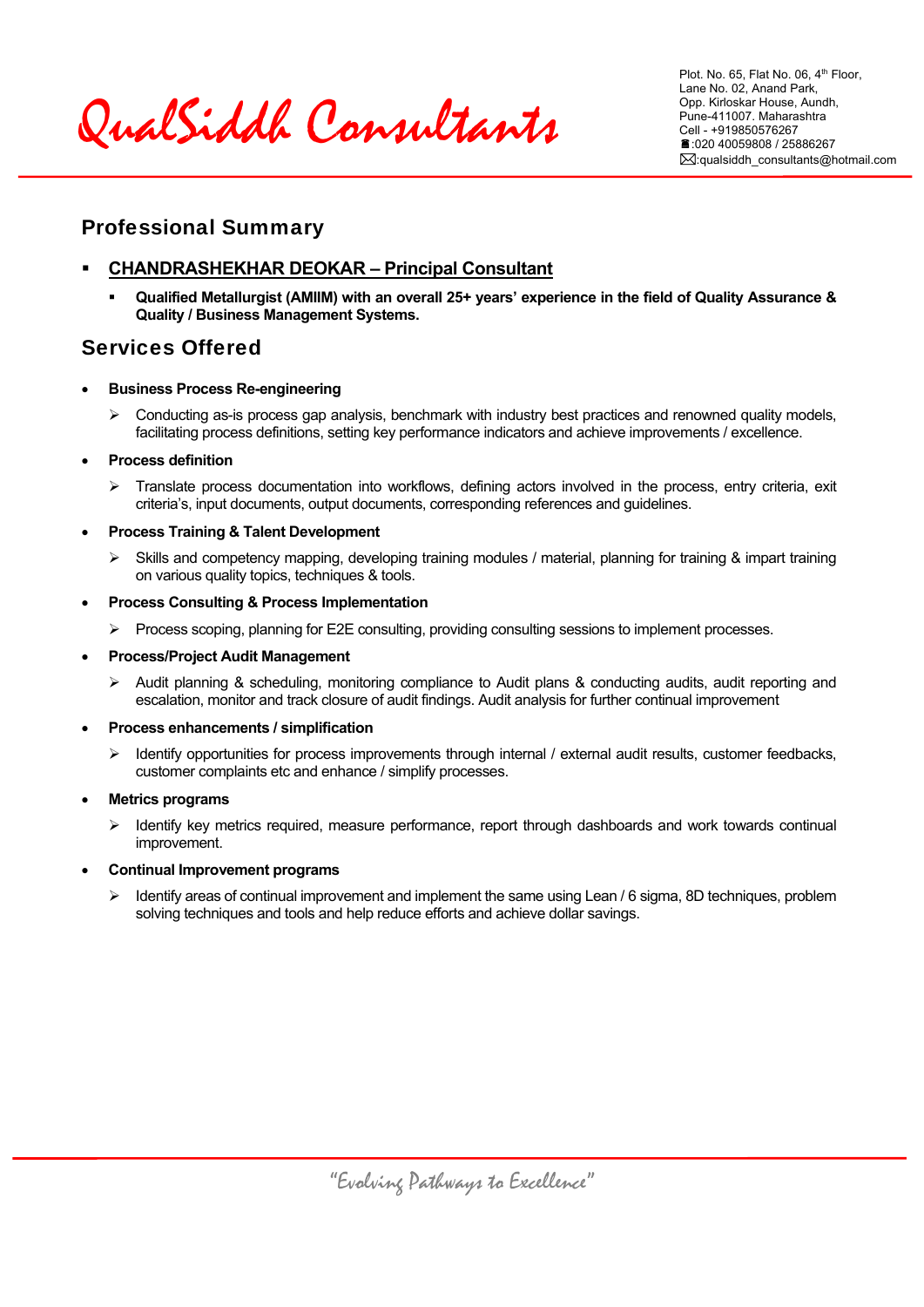



### Core Quality Model Competence

- Extensively involved in End to End implementation & third party certifications of
	- VDA 6.3
	- TS 16949 / ISO 9001 / ISO 14000 / OHSAS,
	- CMMI,
	- ITIL V3 Framework,
	- ISO 20000 Service Management, ISO 27001 Information Security Management Systems,
- Six Sigma deployment
- Experienced in using various quality techniques & tools such as the 8D, Y-Y analysis, 7 QC tools, FMEA, SPC, MSA, etc.
- Experienced in all phases of software development life cycle, ISO 9001 in software, CMMI-Level 5 Quality Management Systems & Service Management

# Certifications & Qualifications

- Certified VDA 6.3 Module E Process Auditor By VDA-QMC
- Lead Assessor ISO 9000 (IRCA Approved) By Alan Griffin, UK
- Lead Assessor ISO 14000 (IRCA Approved) By DNV
- Lead Auditor TS 16949 (ANSI-RAB NAP & IATCA Approved) By OMNEX
- Lead Auditor OHSAS 18001 (IRCA Approved) By BVQI
- Certified Six Sigma Green Belt By BSI
- ITIL V3 Foundation Certified By VINSYS
- ITIL V2 Service Managers Certified By VINSYS
- Software-Capability Maturity Model, 5 Day Official course of Carnegie Mellon University By IIQM.
- Lead Assessor BS 7799 / ISO 27001:2005 (BSI Approved) By BSi

### Achievements

- Pivotal in implementing VDA 6.3 systems and successfully achieved business from Volkswagen Pune.
- Achieved certification, sustained and maintained certification to ISO/TS 16949, EMS & OHSAS.
- Successfully implemented ISO 20000 (Service Management Requirements) processes and was pivotal in achieving the ISO certifications across 3 geographic locations. India (Pune & Hyderabad) & China.
- Successfully implemented ITIL V3 based IT Service Management Processes across 3 geographic locations. India (Pune & Hyderabad) & China.
- Actively involved in the SCAMPI assessments for the CMMI 1.2 / 1.3 QMS processes and successful achievement of CMMI certification.
- Been a member of the FAR Group (SQA & Audit Process) during the assessment of CMMI L5.
- Successfully implemented ISO 27000 (Security Management Requirements) processes and was pivotal in achieving the ISO certification.

Plot. No. 65, Flat No. 06, 4<sup>th</sup> Floor, Lane No. 02, Anand Park, Opp. Kirloskar House, Aundh, Pune-411007, Maharashtra. Cell - +919850576267  $\triangleq$ :020 40059808 / 25886267  $\boxtimes$ : qualsiddh\_consultants@hotmail.com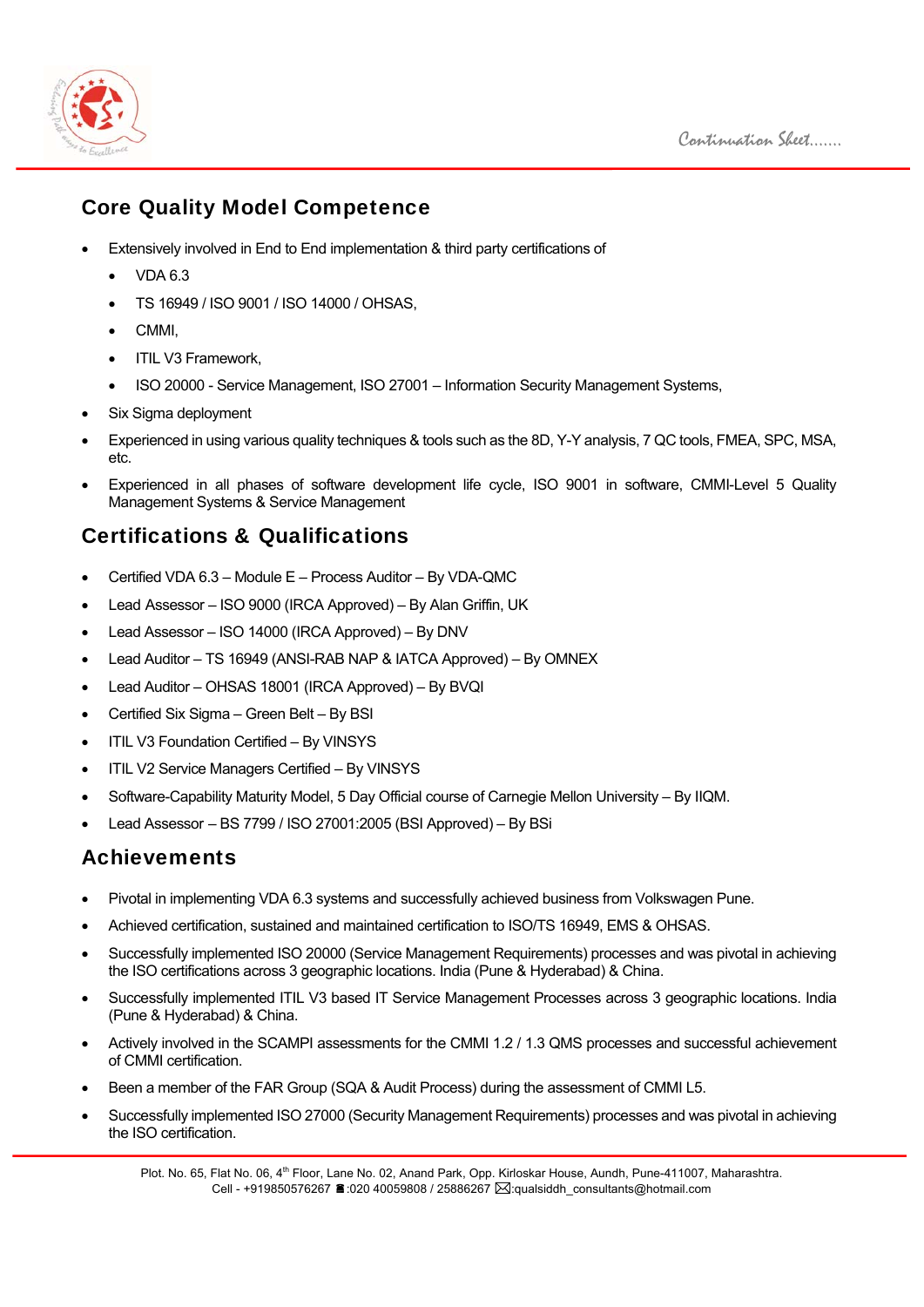

- Conducted more than 100++ third party audits.
- Counseled 50+ companies to achieve certifications to various models such as ISO 9000, ISO 14000, QS 9000, OHSAS etc.

# OUR SERVICE CATALOGUE:

- **Quality Standards & Management Systems** 
	- o ISO 9000, EMS, OHSAS, TS 16949, Core tools (APQP, PPAP, FMEA, MSA, SPC), VDA 6.3, Information Security Management Systems (ISMS), Business Continuity, ITIL & Service Management (ISO 20000), 5S, Lean Management etc.
- **Consulting** 
	- o Undertake turnkey projects and provide support, guidance through counselling sessions on the above Quality Standards & Management Systems.
- **E2E Implementation** 
	- o Help organizations implement E2E requirements of the above Quality Standards and Management Systems as required to achieve certifications by second party third party registrations.
- **Training** 
	- o Awareness trainings on all ISO, EMS. OHSAS, TS 16949, VDA 6.3, ISMS, ISO 20000 etc. standards and their requirements.
	- o Internal Auditors trainings on above standards,
	- o Core tools training (APQP, PPAP, FMEA, MSA, SPC)
	- o Problem Solving Techniques & Tools (8D, Y-Y, 7QC etc.)
- **Auditing** 
	- o Undertake gap assessments in accordance to the requirements of the above standards to enable suppliers to know the gaps and develop management systems
	- o Undertake internal audits in line with the above standards and identify areas for improvement.
	- o Conduct specific process and product audits to identify areas of improvement.

#### **Continual Improvement**

o Based on gap analysis and internal audit findings undertake continual improvement projects to improve management systems.

#### **Supplier Quality Development**

- o Form clusters of suppliers &/or sub-suppliers of OEMs and help implement and achieve OEM / Customer Specific Requirements like VOLVO, Volkswagen, GM, Ford, JCB, BOSCH, DAIMLER etc.
- o Provide support and guidance to suppliers / sub-suppliers to implement new product development processes, TS 16949 core tools, certifications to various ISO standards.